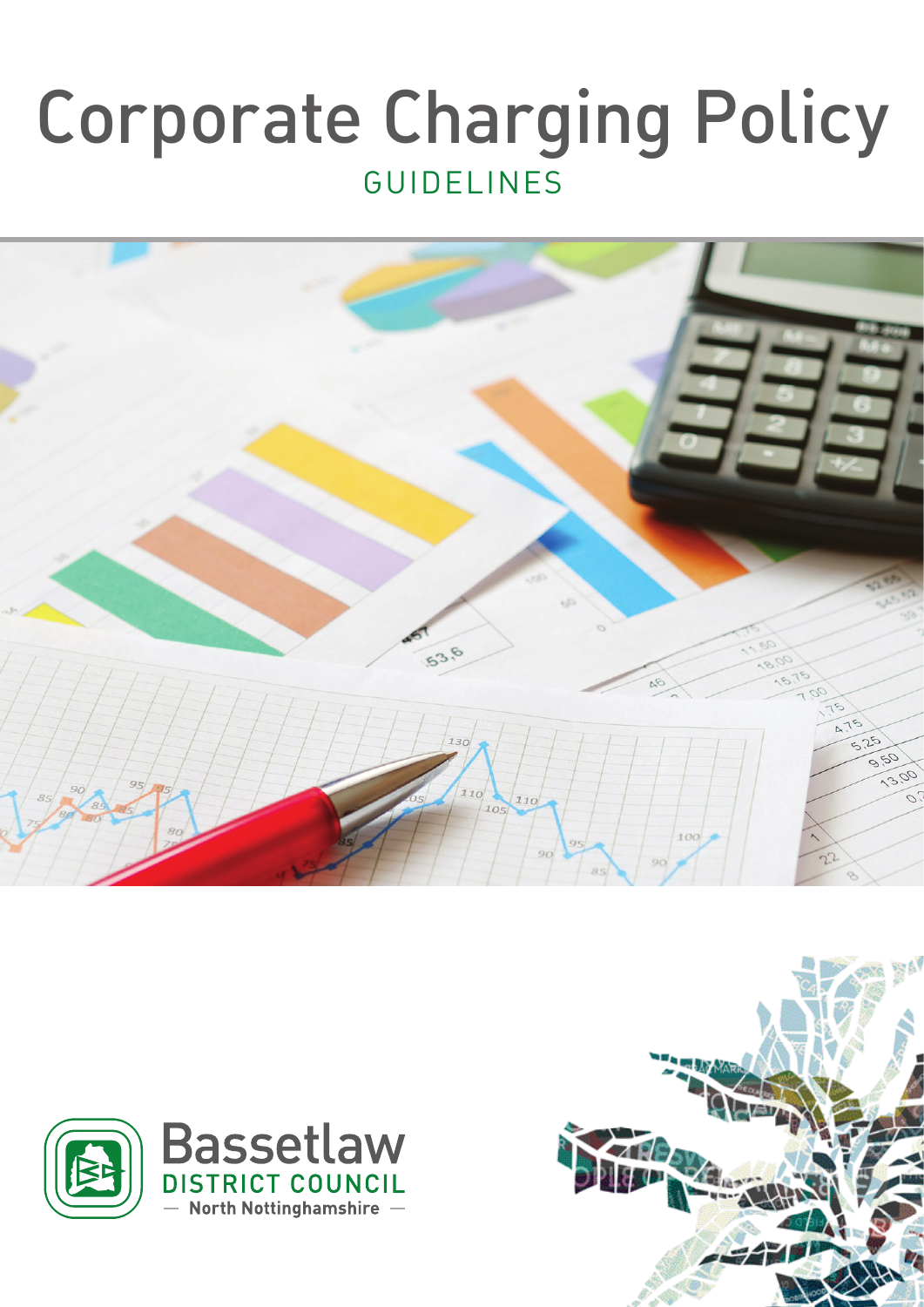### Corporate Charging Policy

This Policy applies to external fees and charges other than those prescribed by the government. It provides a guide to internal charging arrangements but is subject to CIPFA's 'Code of Practice on Local Authority Accounting'.

Over the period of the Medium Term Financial Plan 2016/17 to 2018/19 services will align their charges with this policy.

#### **1. Purpose of the Policy**

To establish a policy within which fee and charge levels will support the Medium Term Financial Strategy and Corporate Plan, and,

To encourage a consistent approach to the setting and reviewing of charges for services provided by Bassetlaw District Council by:

- specifying the processes and frequencies for reviewing existing charging levels or introducing new charges for areas of the council's work for which charges could in principle be set;
- providing guidance on the factors that need to be taken into consideration when charges are reviewed on an annual basis;
- establishing parameters for calculating different levels of charges;
- recommending the criteria for applying concessions or discounted charges on a consistent council wide basis;
- requiring more active use of market intelligence relating to different services.

### **2. Processes and Frequencies for Reviewing Charges**

The following arrangements for reviewing charges will be applied throughout all areas of the Council where charges for services already exist or could in principle be set:

- a major review of each service's charging strategy will take place at least once every three years to ensure consistency with the council's priorities, policy framework, service aims, market sensitivity, customer preferences, and income generation needs, and the justification for any subsidy that the council as a whole makes to the service;
- annual reviews will be carried out for all of these services as part of the budget process, there being an expectation that fees will be at least indexed to inflation between major reviews;
- these formal reviews will be overseen by the Finance & Property portfolio holder and the Cabinet Member in whose portfolio the service in question lies;
- the relevant Head of Service may propose revisions to charges between annual reviews where this is considered necessary to protect usage and income in response to significant market developments.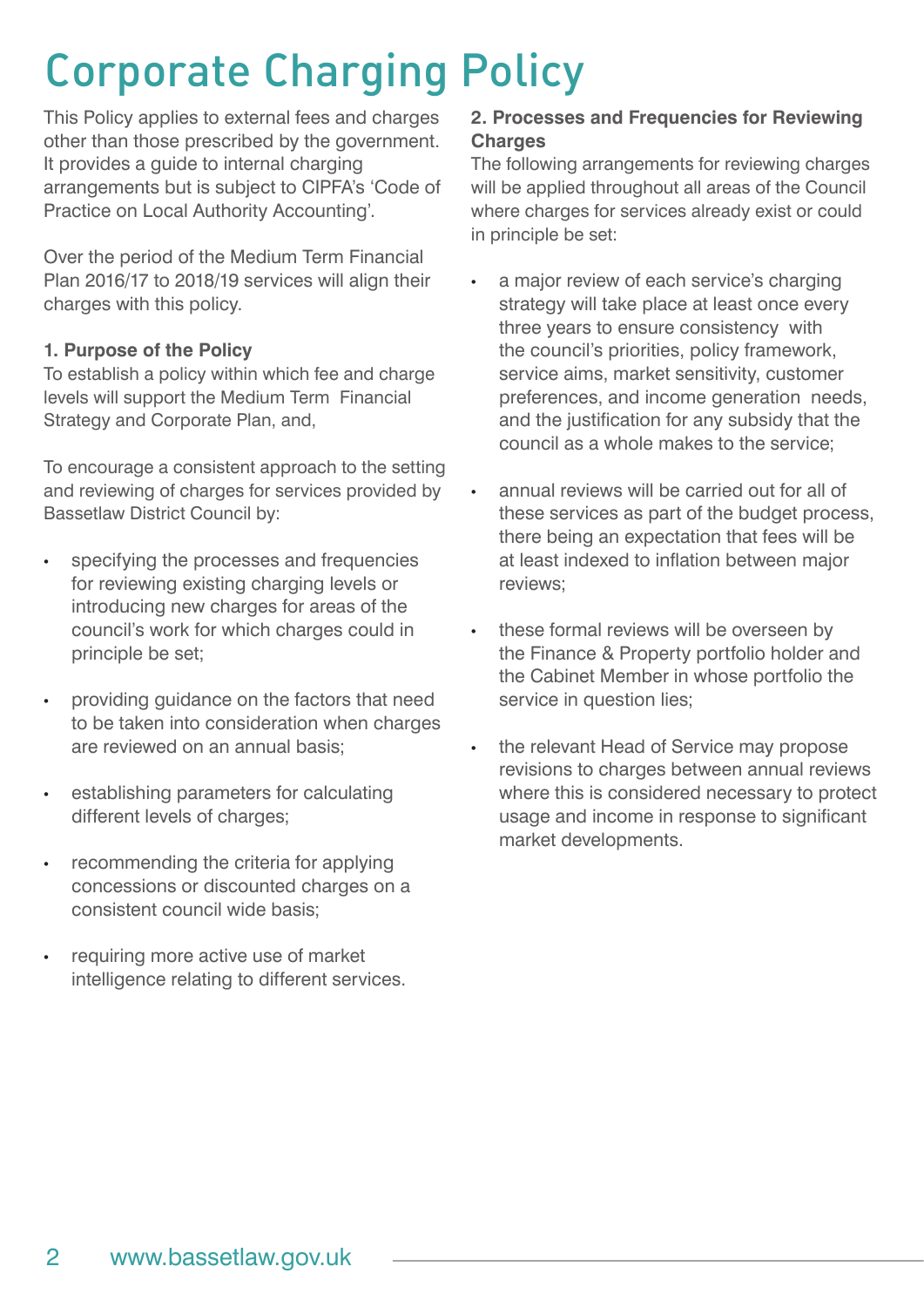#### **3. Factors Relevant to the Annual Review of Charges**

Annual reviews of charges will consider the following factors:

- inflationary pressures generally and input costs specific to the service;
- the actual or potential impact of any competition in terms of price or quality;
- trends in user demand and the forecast effect of price changes;
- customer survey results;
- council wide and service budget targets;
- cost structure implications arising from developments such as investments made in the service;
- consistency with other charges;
- alternative charging structures that could be more effective;
- proposals for targeted promotions during the year, and evaluation of any that took place in the previous year.

#### **4. The Calculation of the Standard Charge**

The Council will apply the concept of Standard Charges for most services where charges are applied. It should be applied to charges made by the Council to individuals, groups, organisations and other bodies for goods, services admission charges, use of facilities etc. (i.e. items in Sales, Fees and Charges budgets). It is not intended to apply to rents, internal charges or rechargeable works, nor will it apply where charges are governed by statutory regulation or guidance.

Standard Charges will apply to all users, and will be set at a level to maximise take-up and income targets and wherever possible covering or exceeding the full cost of providing the service in question. Any subsidy arising from standard charges being set at a level below full cost should be fully justified in terms of achieving the Council's priorities.

This calculation of full cost should be based on the direct cost of service provision including staff, supplies and services, equipment, premise costs. Overheads and capital asset depreciation charges should be included but consideration may be given to a less than full cost recovery of these elements where inclusion would distort competition.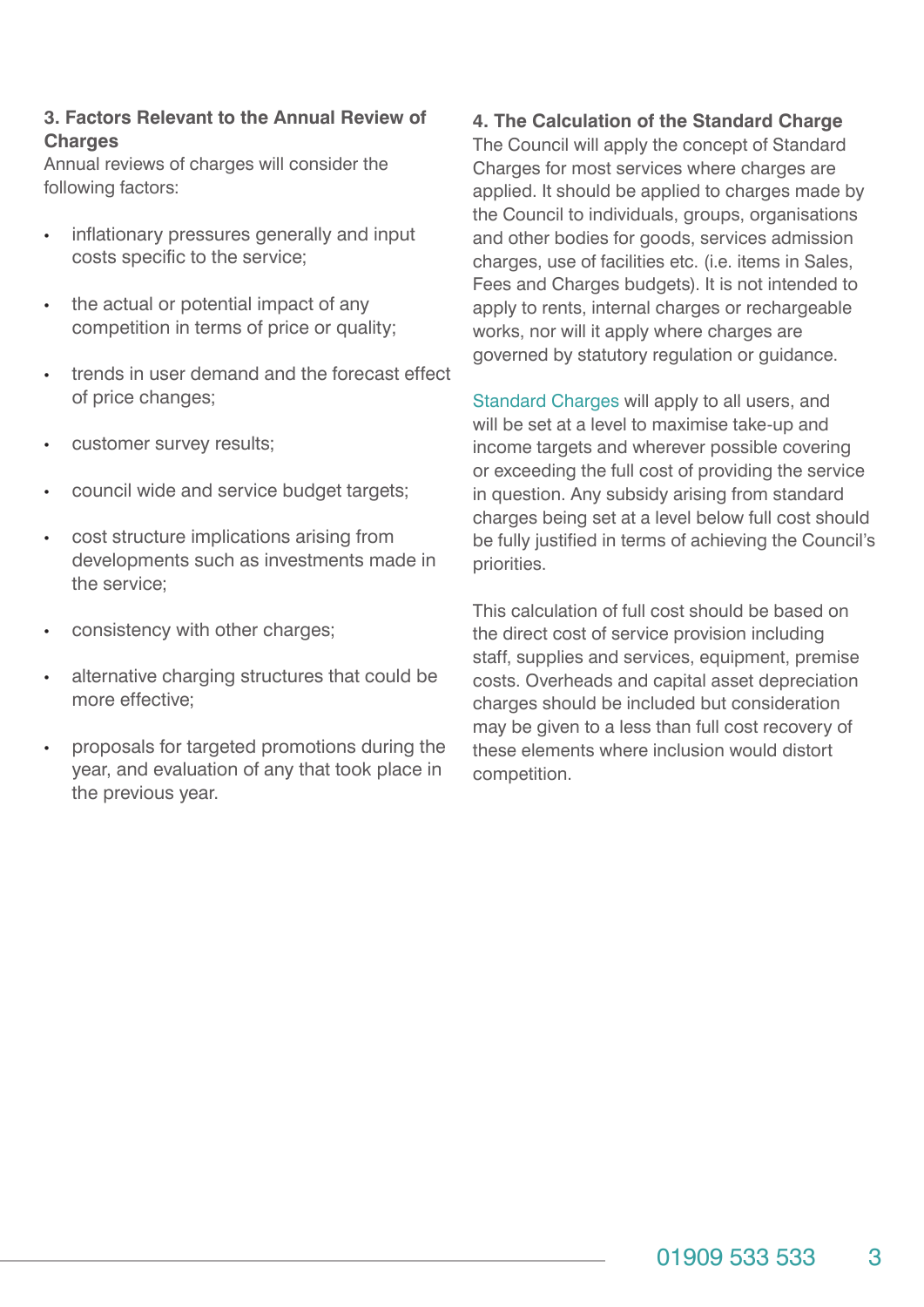#### **5. Concessionary Charges**

The function of Concessionary Charges is:

To extend to all Bassetlaw district residents opportunities for improved social well-being in terms of health, safety, independence, educational achievement, lifelong learning and personal self-esteem'.

Entitlement to Concessionary Charges is designed to reduce barriers to participation arising from:

- Age;
- Level of income:
- Family circumstances;
- Educational circumstances.

Services wishing to adopt a concessionary charging scheme must demonstrate the scheme is practicable in terms of assessment, collection and evidencing for audit purposes.

Concessions will not apply to retail sales from shops or cafes.

Concessionary Charges may also be made available to organisations whose purpose is to assist the Council in meeting specific objectives in its priorities and policy framework, or which contribute to the aims of key local partnerships in which the Council has a leading role.

Concessionary Charges should not normally apply to peak times or in situations that would result in the loss of income from customers paying Standard Charges. Neither would they normally be available to organisations that are based outside of the Council's area other than on a reciprocal basis.

Only one concession can be applied to the Standard Charge at any given time.

Concessionary Charges relate to the following categories:

- Children under the age of 16;
- Holders of a valid Student Union card under the age of 19;
- Adults in receipt of state retirement pension or widows pension;
- Persons in receipt of a means tested benefit.

Cabinet will review the variations from Standard Charge from time to time but at least every three years. There should be no further variation to the levels of charges where the service or facility is clearly comparable.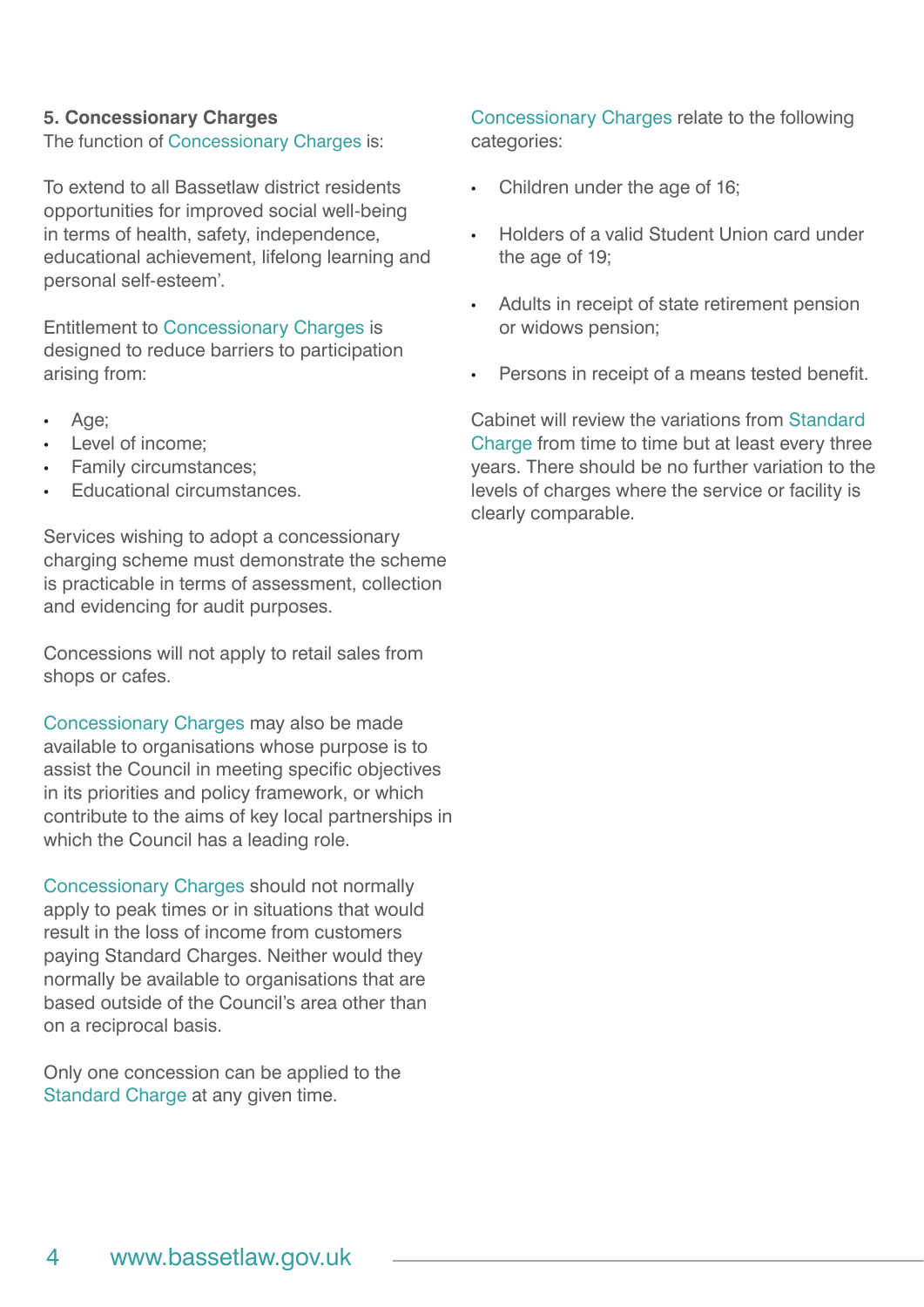#### **6. Discounts**

For certain services it will be normal practice to set Promotional Discounts, Frequent User Discounts or Group Discounts.

Promotional Discounts are defined as short-term charges that are targeted to increase take-up or awareness of the services that are available.

Frequent User Discounts are to be used only for commercial reasons such as generating customer loyalty where alternative provision from competitors exists, and where market analysis shows a real risk of reduced income if they are not offered.

Group Discounts are to be used to encourage take up by organisations able to block book and Family Discounts to encourage parents and children's take up.

Discounts can be applied to both the Standard Charge and the Concessionary Charge.

#### **7. The Use of Market Intelligence**

All managers of services for which a charge is made should take steps to identify competitors offering similar or related services, and make use of comprehensive and dynamic market intelligence in evaluating:

- their charging strategy;
- the range of services provided;
- the quality of services provided;
- their cost structure.

All managers of services for which a charge is made should consult with customers and interested groups on the range, quality and cost of services provided prior to the triennial review.

Consultation should also take place with potential customers and target groups to determine improvements needed to encourage participation at least every five years.

Comprehensive and accurate usage statistics will be maintained for all services and at all facilities where charges are made, to enable analysis of usage, justification of any subsidy given by the Council, and accurate forecasting of the effect of price changes on usage.

Benchmarking should be undertaken regularly with other Councils in the local area and with relevant national groupings of authorities, to ensure that charges are at comparable levels and that significant differences are understood and justified.